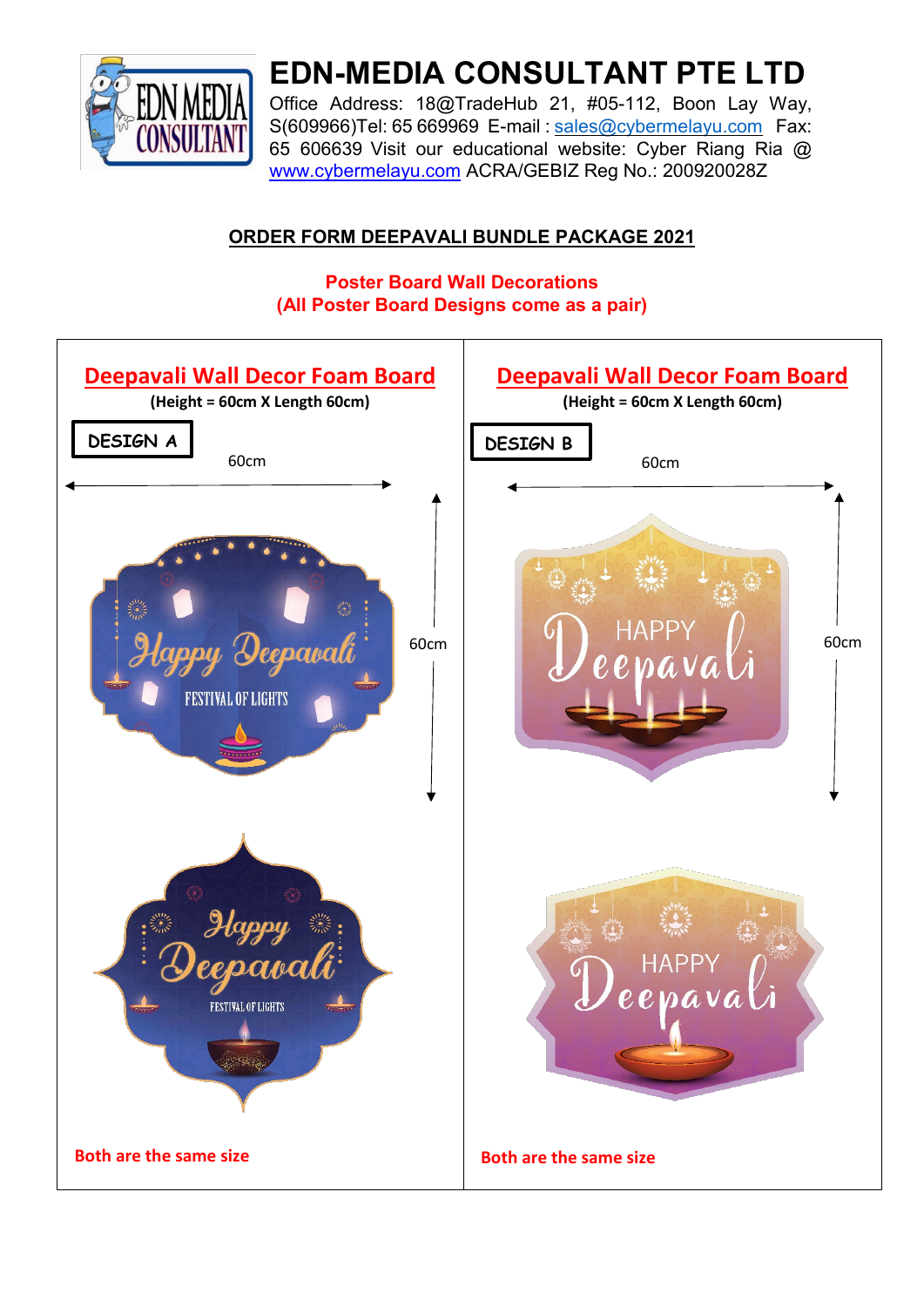

# **EDN-MEDIA CONSULTANT PTE LTD**

Office Address: 18@TradeHub 21, #05-112, Boon Lay Way, S(609966)Tel: 65 669969 E-mail : [sales@cybermelayu.com](mailto:sales@cybermelayu.com)  Fax: 65 606639 Visit our educational website: Cyber Riang Ria @ [www.cybermelayu.com](http://www.cybermelayu.com/) [A](http://www.cybermelayu.com/)CRA/GEBIZ Reg No.: 200920028Z